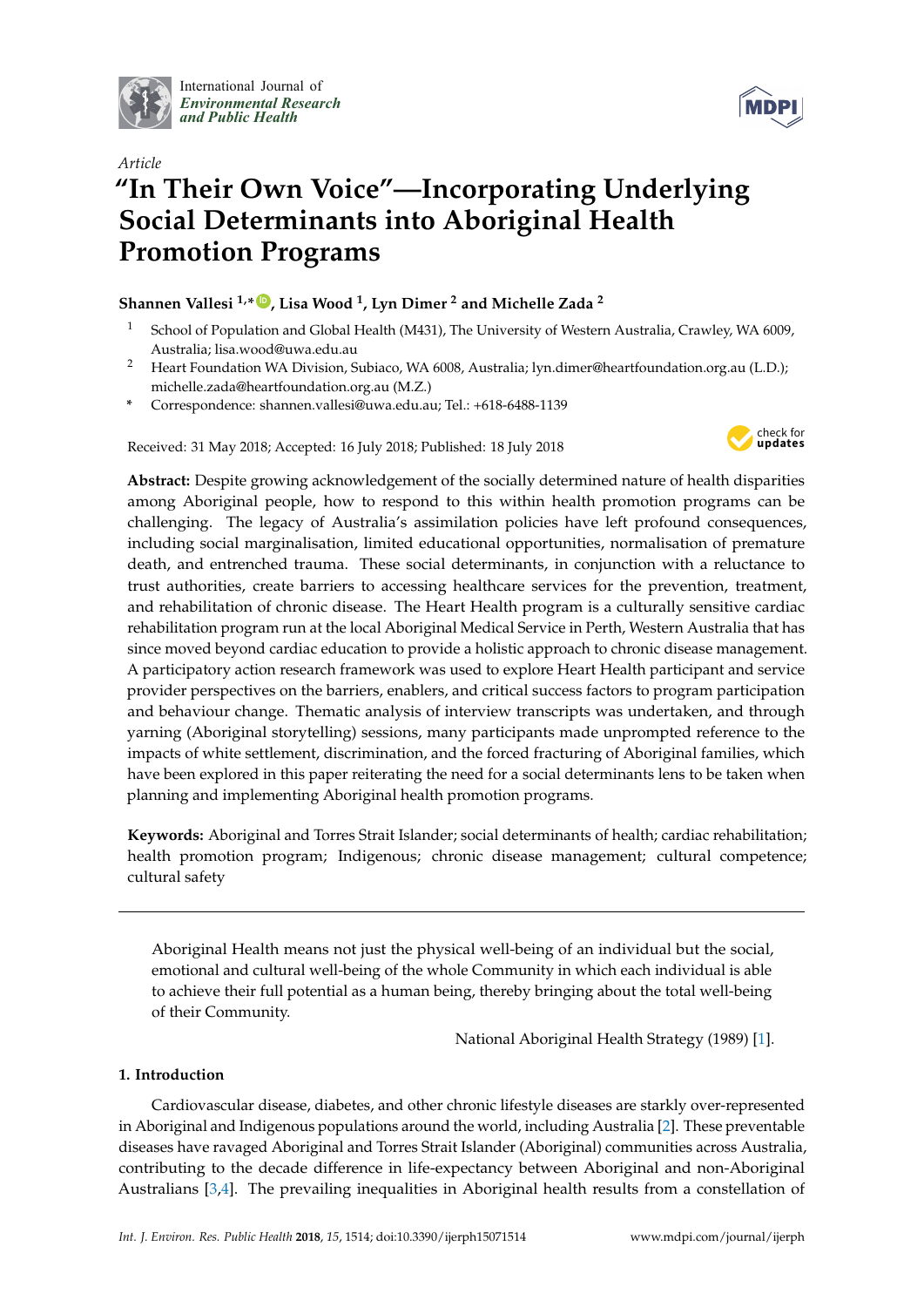inter-related historical, cultural, political, psychosocial, and environmental factors [\[5,](#page-12-0)[6\]](#page-12-1), contributing to engagement (or lack thereof) in programs seeking to improve health outcomes [\[7,](#page-12-2)[8\]](#page-12-3).

As noted by Marmot (2011), inequalities in health arise from inequalities in society, with key determinants influenced by the circumstances in which people are born, grow, live, work, and age [\[5\]](#page-12-0). Whilst health promotion programs are traditionally framed around disease prevention and behavioural risk factors [\[9\]](#page-12-4), inadequate consideration of the underlying social determinants of health can be a massive impediment to program participation and outcomes [\[10\]](#page-12-5). In the published literature, the work of Matthews [\[11\]](#page-12-6) powerfully illustrates the impact of white colonisation on Aboriginal health and the need for health professionals to become better prepared to deliver interventions in a culturally appropriate manner. Underlying social determinants of health have been identified as barriers to health service engagement [\[12\]](#page-12-7), compounded further in Aboriginal communities by the pervasive influence of inter-generational trauma [\[13\]](#page-12-8). Rasanathan et al. (2011) go so far as to argue that "health services that do not consciously address social determinants exacerbate health inequities" [\[12\]](#page-12-7) (p. 656), and this is reflected in disparities of healthcare for Aboriginal people [\[14\]](#page-12-9) and evidence of unfair treatment by the health system [\[3,](#page-11-2)[15–](#page-12-10)[19\]](#page-12-11).

Health for Aboriginal people cannot be conceptualised as just one aspect of life, and reductionist interventions that focus exclusively on particular body parts or diseases often fail [\[20\]](#page-12-12). Empowering Aboriginal Australians to determine how health programs and preventive services can best support their health outcomes is an important endeavour in contributing to the closing the disparity gap with non-Aboriginal people. There is, however, a paucity of available programs designed and implemented by Aboriginal people themselves [\[7\]](#page-12-2). An exception is the Heart Health program, which unlike more mainstream health programs, has been intentionally designed and structured in a way that is culturally secure and tailored to Aboriginal people. With a strong ethos of flexibility and recognition of the array of social determinants of Aboriginal health and wellbeing [\[21\]](#page-12-13), Heart Health differs substantially from traditional hospital cardiac rehabilitation programs (see Table [1\)](#page-1-0).

|                      | <b>Heart Health Program</b>                                                                                                                                                                                                                                                                                                                                                                                                                                                                                                                                         | <b>Traditional Hospital Cardiac</b><br>Programs                                         |
|----------------------|---------------------------------------------------------------------------------------------------------------------------------------------------------------------------------------------------------------------------------------------------------------------------------------------------------------------------------------------------------------------------------------------------------------------------------------------------------------------------------------------------------------------------------------------------------------------|-----------------------------------------------------------------------------------------|
| Referral             | No formal process, mostly word of mouth or<br>opportunistic due to location.                                                                                                                                                                                                                                                                                                                                                                                                                                                                                        | Formal referral from doctor or<br>cardiac nurse post cardiac event.                     |
| Attendance           | As often as wanted, program runs weekly. No specific<br>attendance required.                                                                                                                                                                                                                                                                                                                                                                                                                                                                                        | Set period, usually 4–6 weeks long.<br>Attendance at every session<br>usually required. |
| Health prerequisites | Nil, program provides information on any health issues<br>requested by participants with primary focus on cardiac<br>issues and diabetes. Do not need to have any chronic<br>diseases or cardiac issues to attend.                                                                                                                                                                                                                                                                                                                                                  | Post cardiac event.                                                                     |
| Transport            | Provided to anyone who requires it at no cost.                                                                                                                                                                                                                                                                                                                                                                                                                                                                                                                      | Make own arrangements.                                                                  |
| Food                 | Morning tea and lunch provided.                                                                                                                                                                                                                                                                                                                                                                                                                                                                                                                                     | Not provided.                                                                           |
| Exercise             | Group walk and exercise-physiologist led rehabilitation<br>exercises (walk pending weather).                                                                                                                                                                                                                                                                                                                                                                                                                                                                        | Dependent on program.                                                                   |
| Structure            | Diabetes round-table discussion, followed by a group<br>walk and morning tea. Group yarning on weekly health<br>topic (session can be facilitator led, participant led, or a<br>more formal presentation style talk depending on topic<br>and presenter); lunch is provided during this session.<br>Followed by weight exercises. Finished with a<br>cardiac-specific discussion; sharing of personal<br>experiences and asking questions is encouraged.<br>Participants are free to leave at any point. Blood pressure<br>and insulin measured throughout the day. | Typically PowerPoint presentation<br>while seated at desks.                             |

<span id="page-1-0"></span>**Table 1.** Comparison of the Heart Health program and traditional hospital cardiac rehabilitation programs.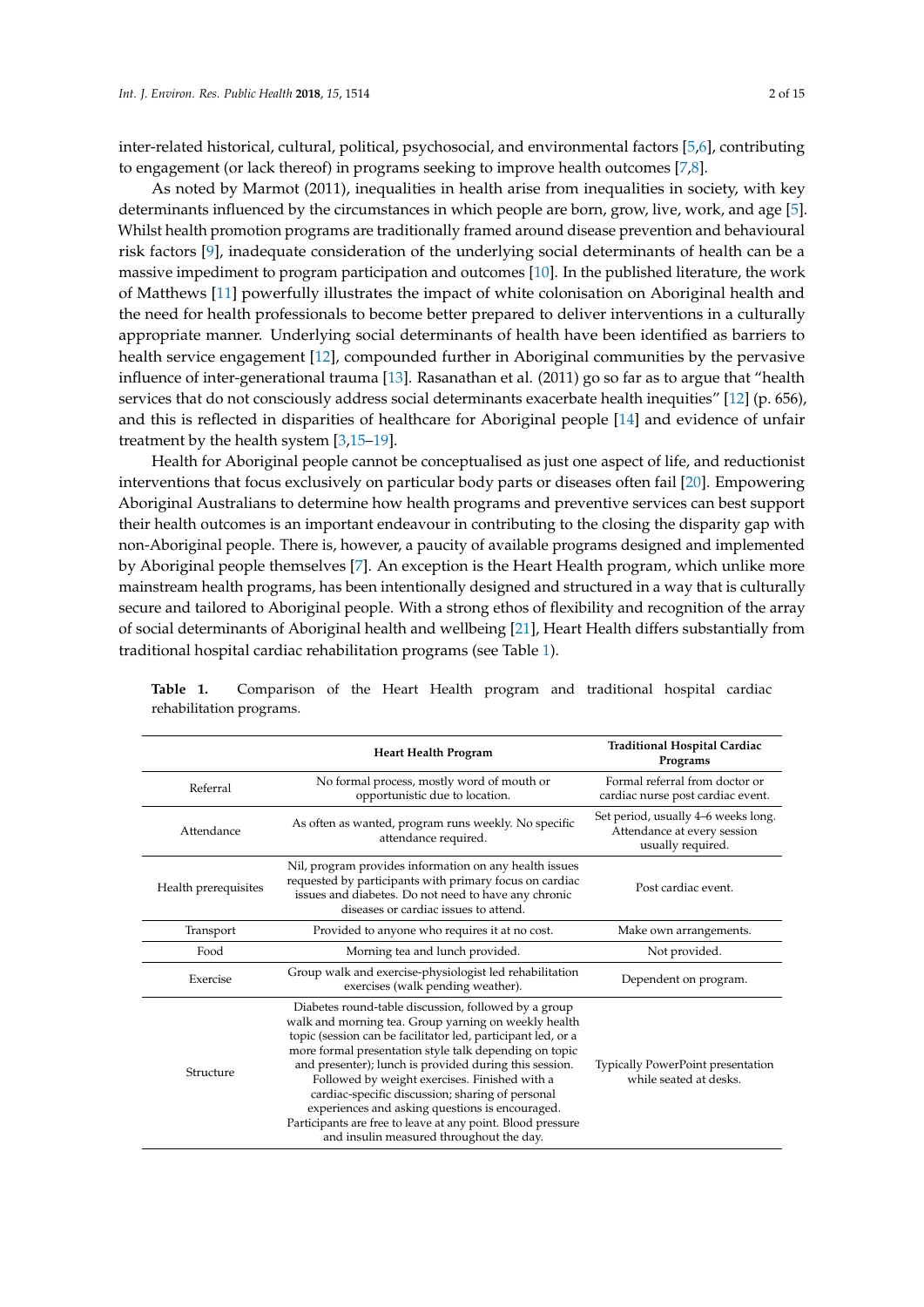Heart disease is a major preventable cause of premature death and disease among Aboriginal people, and this culturally secure program was developed with and for Aboriginal people in order to facilitate lifestyle and health changes to reduce cardiovascular disease. While there have been many reports about the health disparities experienced by Aboriginal people and programs designed to address these [\[16\]](#page-12-14), there are many programs that have failed in reducing these gaps. In contrast, the Heart Health program stands out as a rare example of a program that has garnered active participant engagement, with many clients attending through "word of mouth".

This study responds to compelling calls for more practice-driven evidence in health promotion [\[22\]](#page-12-15), and for the co-creation of useful knowledge by researchers alongside practitioners and community participants [\[23\]](#page-12-16). The overarching aim of the project was to capture through the eyes and voices of Aboriginal people, the barriers, enablers, and critical success factors to program participation and behaviour change. This paper foremost explores the raft of underlying and contextual determinants of Aboriginal wellbeing and how these shape participation in the Heart Health program.

## **2. Materials and Methods**

As Aboriginal people traditionally favour oral and visual communication [\[19\]](#page-12-11), a participatory action research (PAR) methodology of photovoice was chosen as a culturally appropriate method to promote dialogue and knowledge sharing [\[24](#page-12-17)[–28\]](#page-13-0). Photovoice provides individuals the opportunity to take photographs and facilitates discussion to explore participant experiences of the Heart Health program [\[29](#page-13-1)[,30\]](#page-13-2).

# *2.1. Study Setting*

Interviews were conducted throughout 2016 at Derbarl Yerrigan Health Service (DYHS)—an Aboriginal Medical Service (AMS) which Heart Health operates out of every Thursday morning since 2009.

#### *2.2. Participant Selection*

A reference group was established comprising of seven participants, including Heart Health program participants (*n* = 2), staff representatives from DYHS and the Heart Health program (*n* = 3), and Heart Foundation representatives (*n* = 2) to help guide the research design and provide suggestions on key participants, staff, and stakeholders to engage. Reference group members were either key staff involved in program delivery or participants who had been involved in the program since its inception. Two of this paper's authors were involved in the reference group and work at a local community health promotion organisation. The reference group only formally met prior to the study commencement, but was informally involved throughout the study to provide feedback and recommendations.

Initial recruitment began in March 2016 and involved displaying posters at DYHS, promoting the evaluation via a brief presentation during morning tea, and working with the reference group to identify individuals that may be interested in being involved.

Staff and stakeholders were approached to capture their observations regarding participants. These interviews provided alternative perceptions as to why clients come along, what the barriers and enablers are to program participation, and insights into the critical success factors of the Heart Health program that are required if the program were to be duplicated.

#### *2.3. Data Collection*

Photovoice was originally developed by Wang and Burris [\[30\]](#page-13-2) as a way to engage those who are traditionally disenfranchised or without a voice, and has become recognised as an engaging, empowering, and culturally appropriate when researching with Aboriginal communities [\[31,](#page-13-3)[32\]](#page-13-4). The visual element of photovoice also helps "break the ice" between the individual and the researcher [\[33\]](#page-13-5) promoting dialogue and knowledge sharing through the discussion of photographs within a safe environment. Through photovoice, participants are involved in identifying and collecting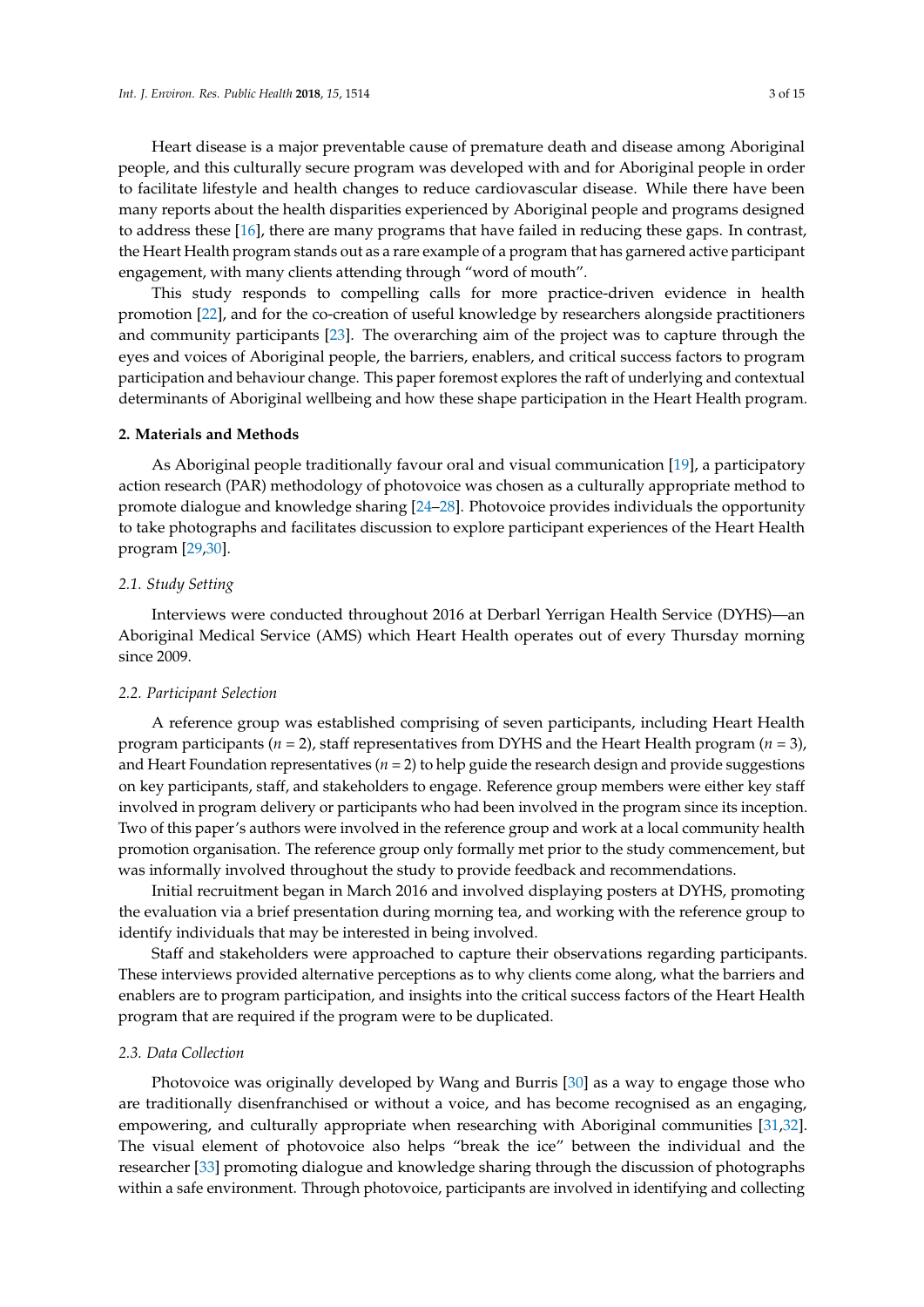"data" and then have the opportunity to share the stories behind their "data", hence the method creates a sense of participant ownership of the research process and its outcomes [\[33\]](#page-13-5). Overall, the methodology differed slightly per participant availability and ability but involved three main components:

- (1) An initial group or individual discussion where the study was explained, consent was obtained, information packs (including cameras, research questions, and instructions) were provided, and questions were answered;
- (2) participants went away with their cameras and took photos loosely based on the three research questions; and
- (3) photos were then used to facilitate the yarning (story telling) sessions with the authors to address the research questions.

Data were generated from in-depth, unstructured interviews conducted face-to-face with clients, staff, and stakeholders. Interviews were recorded and additional reflective notes recorded. No formal interview guide was established to enable participants to direct the conversation more organically, with the research team making it clear to participants that the interviews were about them and their photos, not about the research team asking them questions. However, the research team had three overarching questions for the evaluation:

- (1) Why do you come to the Heart Health program (what motivated you to start coming, what motivates you to keep coming, what things make it hard for you to come along sometimes)?
- (2) What changes have you made in your life since being involved in the Heart Health program (have you seen any benefits from the changes you have made)?
- (3) Have you shared the information you have learnt from the Heart Health program with other people (e.g., friends or family)?

Overall, 26 Heart Health clients were approached or self-referred to participate in the evaluation; of these, 16 clients participated. While there were a number of individuals who indicated they were interested in participating, due to life circumstances at the time they were unable to participate. Additionally, 13 DYHS/Heart Health staff and stakeholders participated in semi-structured, qualitative interviews; no staff opted to participate in the photo taking aspect of the project. A total of 564 photographs were taken by participants.

### *2.4. Data Analysis*

Interviews were transcribed verbatim by Pacific Transcription and coded using QSR NViVo following each interview. Data was extrapolated from participant's narratives relating to photographs taken. Thematic analysis using inductive category development and contact comparison coding was undertaken with cross-checking between team members to enhance validity. The coding schema was not static and was revised to include emergent codes as data analysis progressed. To ensure that all conclusions in the study were dependent upon the subjects and not the researcher, key findings were presented to the authors for discussion.

Approval to conduct this research project was granted by the Western Australian Aboriginal Health Ethics Committee on 11 December 2015. Details are WAAHEC HREC Project Reference: 682, approved on 11 December 2015.

# **3. Results**

In exploring the motivators, enablers, and barriers to Heart Health program participation, a foremost finding of the study is that these are substantially shaped by a raft of underlying and contextual determinants of Aboriginal wellbeing. This is by no means a new revelation to Aboriginal people, but the influence of these distal factors on health behaviours and health service engagement is often not adequately taken into account in programs ostensibly designed for Aboriginal people [\[34\]](#page-13-6).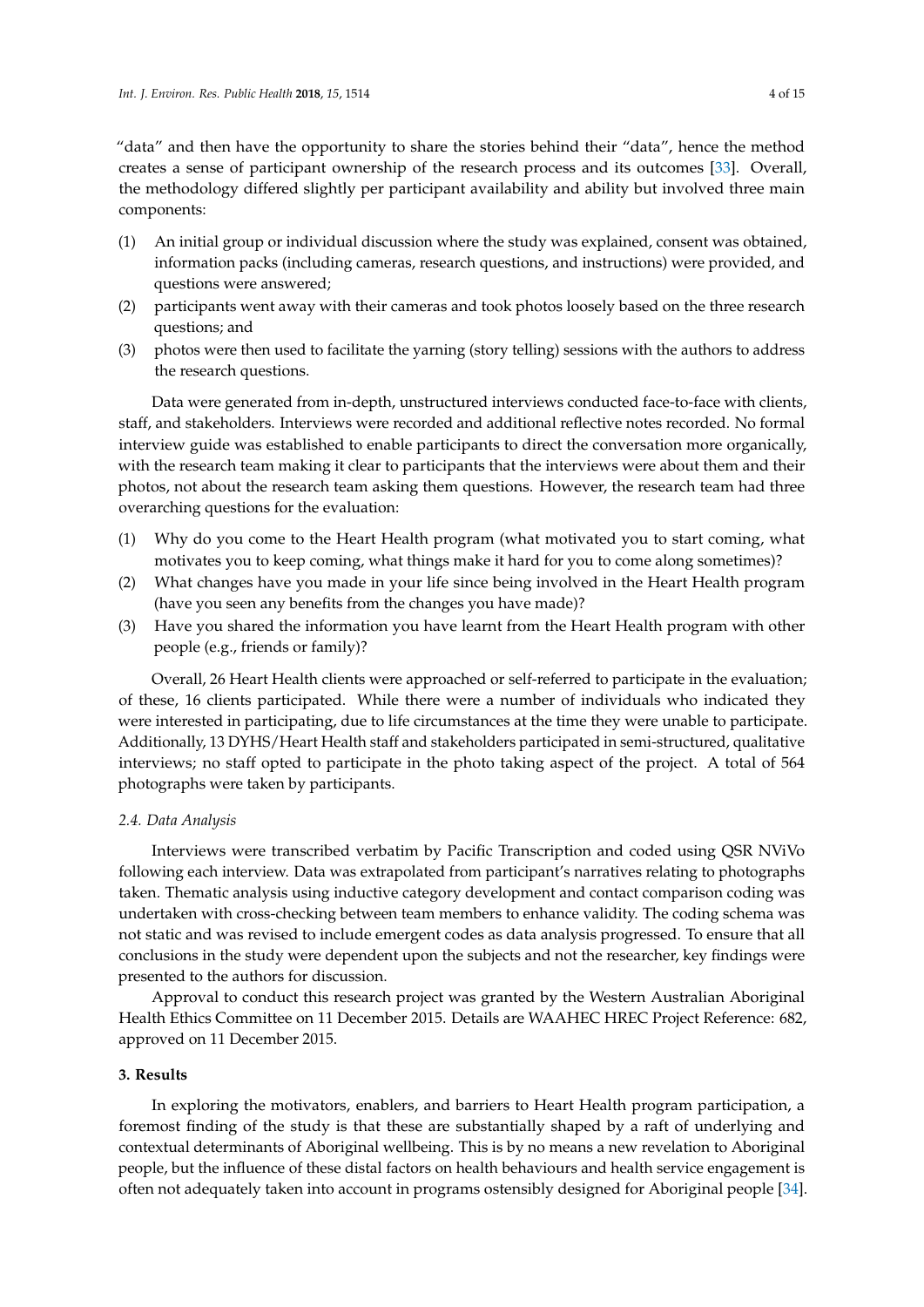As articulated in a 2015 Canadian systematic review of social determinants of health influencing Indigenous health: "Efforts to overcome the ongoing health inequities amongst Indigenous peoples should involve understanding the contextual determinants of health and the interactions between these broader systemic environments and individuals' responses to these circumstances [\[34\]](#page-13-6)."

Figure 1 provides a visual synthesis of the key contextual and socially determined factors that Figu[re](#page-4-0) 1 provides a visual synthesis of the key contextual and socially determined factors that emerged unprompted in the yarning and interviews with participants. It is important to note that emerged unprompted in the yarning and interviews with participants. It is important to note that these six themes are not an exhaustive list of all social determinants experienced by participants, these six themes are not an exhaustive list of all social determinants experienced by participants, but but rather reflect the factors raised when participants were asked about their Heart Health journey. rather reflect the factors raised when participants were asked about their Heart Health journey. Whilst Figure 1 also depicts other proximal and program related factors that emerged as motivators, Whilst Figu[re](#page-4-0) 1 also depicts other proximal and program related factors that emerged as motivators, enablers, and barriers to participation, the focus of this paper is prima facie on the social determinants enablers, and barriers to participation, the focus of this paper is prima facie on the social determinants and these six themes discussed below. and these six themes discussed below.

<span id="page-4-0"></span>

**Figure 1.** Factors influencing Heart Health program attendance and associated outcomes. **Figure 1.** Factors influencing Heart Health program attendance and associated outcomes.

#### $T_{\rm eff}$  and the colonisation of  $A$ ustralia and the consequential assimilation policies and ensuing and ensuing and ensuing and ensuing and ensuing and ensuing and ensuing and ensuing and ensuing and ensuing and ensuing *3.1. Legacy of White Colonisation*

The colonisation of Australia and the consequential assimilation policies and ensuing discrimination [\[35\]](#page-13-7) has had many ripple effects on the health of Aboriginal people. The recent rejection of the Uluru Statement from the Heart (a statement delivered on behalf of Aboriginal and Torres Strait Islander people at the 2017 National Constitutional Convention calling for a constitutionally enshrined voice in parliament, as well as paving the way for a formal treaty between Aboriginal people and federal and state governments [36]) by the Australian Government further reiterates the lack of constitutional recognition of the legacy of our first peoples [37]. With the historical removal of children by white, Anglo-Saxon authorities, the consequences are still apparent many decades later, with participants noting their distrust of "white people" and people of authority throughout this evaluation. With other studies finding significant links between lack of trust and reluctance to engage in health programs [\[8\]](#page-12-3).  $\blacksquare$ 

Where I come from I wasn't able to talk, to look at people, white people . . . I worked at community welfare for a while. When anyone comes to the desk you have to attend to them. I had great difficulty with that . . . If it was a policeman, I would not go near them.

What was found for the Heart Health program, was despite numerous Heart Health staff and a holistic approach to healthcare provision nurture provision nurture of safety. The Health culture is a culture is the Health culture is a culture in the Health culture is a culture in the Health culture is a culture in t weekly guest-presenters not being Aboriginal themselves, an underlying respect for participants and version of the state and the state and the state of the state and the state and the state and the state and the state and a holistic approach to healthcare provision nurtures a culture of safety. The Heart Health culture is journeys to Heart Health. The my Elders with respect in a carrier in a carend with the set of the set of the set of the set of the set of the set of the set of the set of the set of the set of the set of the set of the set one that is free of shame allowing participants opportunities to discuss their health experiences and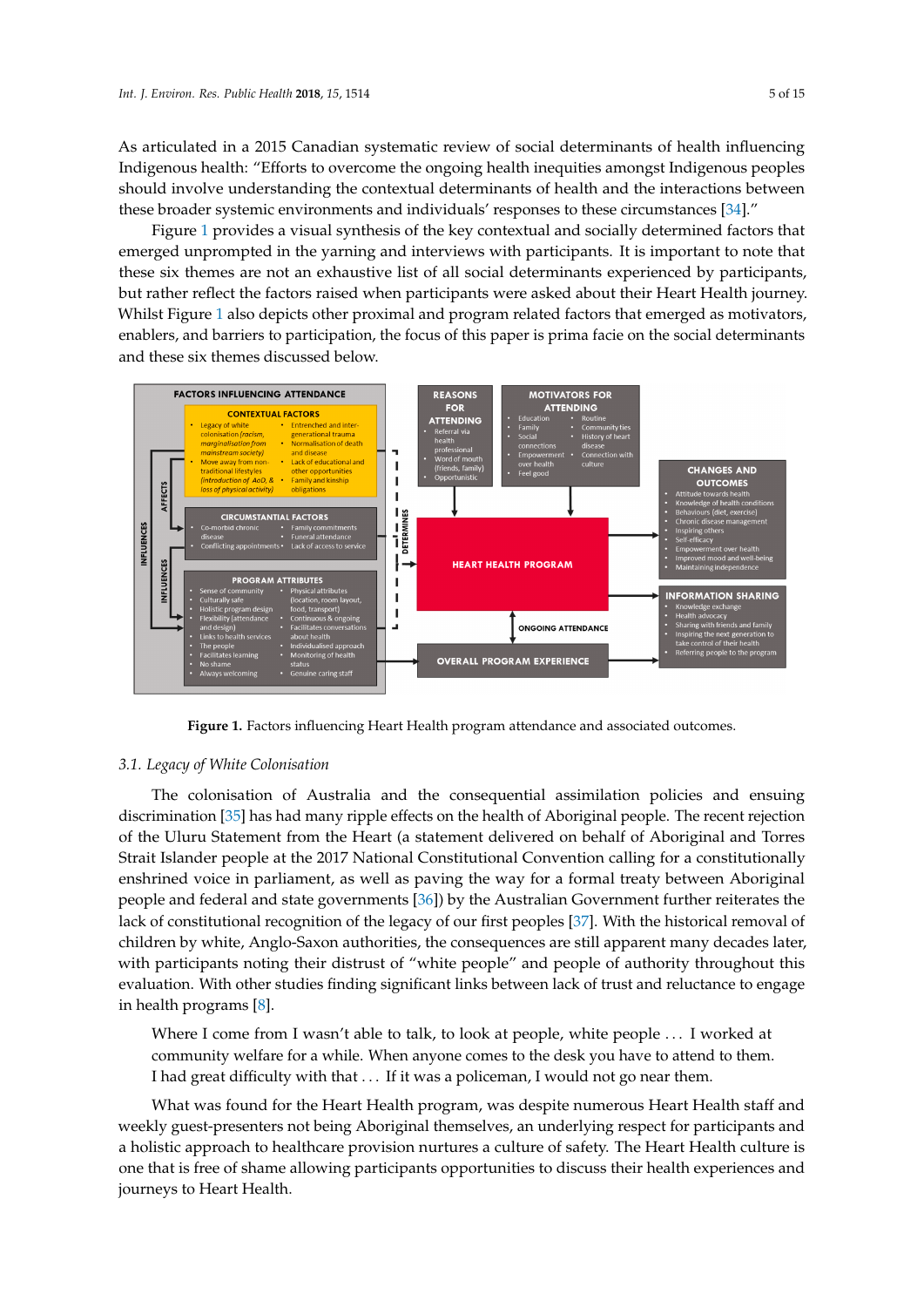The fact that you talk to my Elders with respect in a caring manner I want to engage with you. So that's the beauty of this program . . . it allows us to address our health culturally with our families and our aunties and our uncles and our Elders.

One way in which this is achieved, is through the "mini-workshops" on culturally appropriate communication styles that are provided to guest speakers prior to their presentations to the Heart Health group.

. . . if you're going to get guest speakers in—so when the guys came from the universities . . . I meet them the week before and spend about an hour-and-a-half to two-hours teaching them how to yarn to a group, and how to present in a way that the clients would actually get it, rather than them trying to give a university format presentation.

## *3.2. Impact of Moving Away from Traditional Lifestyles*

The colonisation of Australia brought with it exposure to alcohol and a major disruption to the traditional diet and hunter-gatherer lifestyles of Aboriginal people [\[38\]](#page-13-10), and this has had a significant impact on health disparities [\[39\]](#page-13-11). Chronic diseases related to diet and lifestyle are over-presented in Aboriginal people. Aboriginal people are 3.3 times more likely to suffer from diabetes, are 1.2 times more likely to have cardiovascular disease, and 1.6 times more likely to be obese than non-Aboriginal Australians [\[3](#page-11-2)[,40\]](#page-13-12). This disproportionate burden of disease and risk factors reflects how Aboriginal health has been shaped drastically by loss of identity, loss of family, racism, and trauma [\[41\]](#page-13-13). Comments arising from this evaluation discussed the impact "westernisation" has had on traditional lifestyles.

I'm a hunter, I'm a Noongar (original inhabitants of the geographical area in the south-west of Western Australia), and we used to go hunting a lot . . . so walking's always been in my life and culture. It was not until the white man came that we got cars and we decided not to walk. So I've always walked. I've walked off the reserve into schools. I've walked off things, so walking's always been part of my life.

The Heart Health program has responded to this in a variety of ways, including the incorporation of group physical exercise sessions, chronic disease education, diabetes and blood pressure monitoring, healthy meals, cooking sessions, and access and referral to primary care services.

Importantly, cultural appropriateness and relevance is not an "add-on" but a central tenet to the way in which program content is designed and delivered. For example, during the exercise sessions (run by an exercise physiologist), rather than instructing them to do "this stretch" or "that stretch", exercises are tailored to be relevant to culture:

The other week, we did running like a dingo  $\dots$  and [imagine] walking through the bush  $\dots$ 

Valuing and recognition of culture is embedded in other ways throughout the year, for example, the inclusion of bush tucker (traditional Aboriginal food) cooking demonstrations and planning of activities around NAIDOC week (a yearly Australian celebration of Aboriginal achievements and culture) [\[36\]](#page-13-8).

There is also a strong emphasis on the role of the program in facilitating social connection, and additional time is built into the program structure to enable people to interact informally before, during, and after the program.

Communication is part of the thing that keeps people together. When Aboriginal people lived on reserves they were a group of people that communicated, they helped each other, they talked to people. You talk about a village raises a child, this is exactly what happened on reserves, years ago, when people actually looked after each other. You took concern for each other, you talked to each other. Somebody's kid did something wrong, you told that kid off. They said, oh, thank you for stopping my kid from doing something silly. The white man come along and isolated everybody.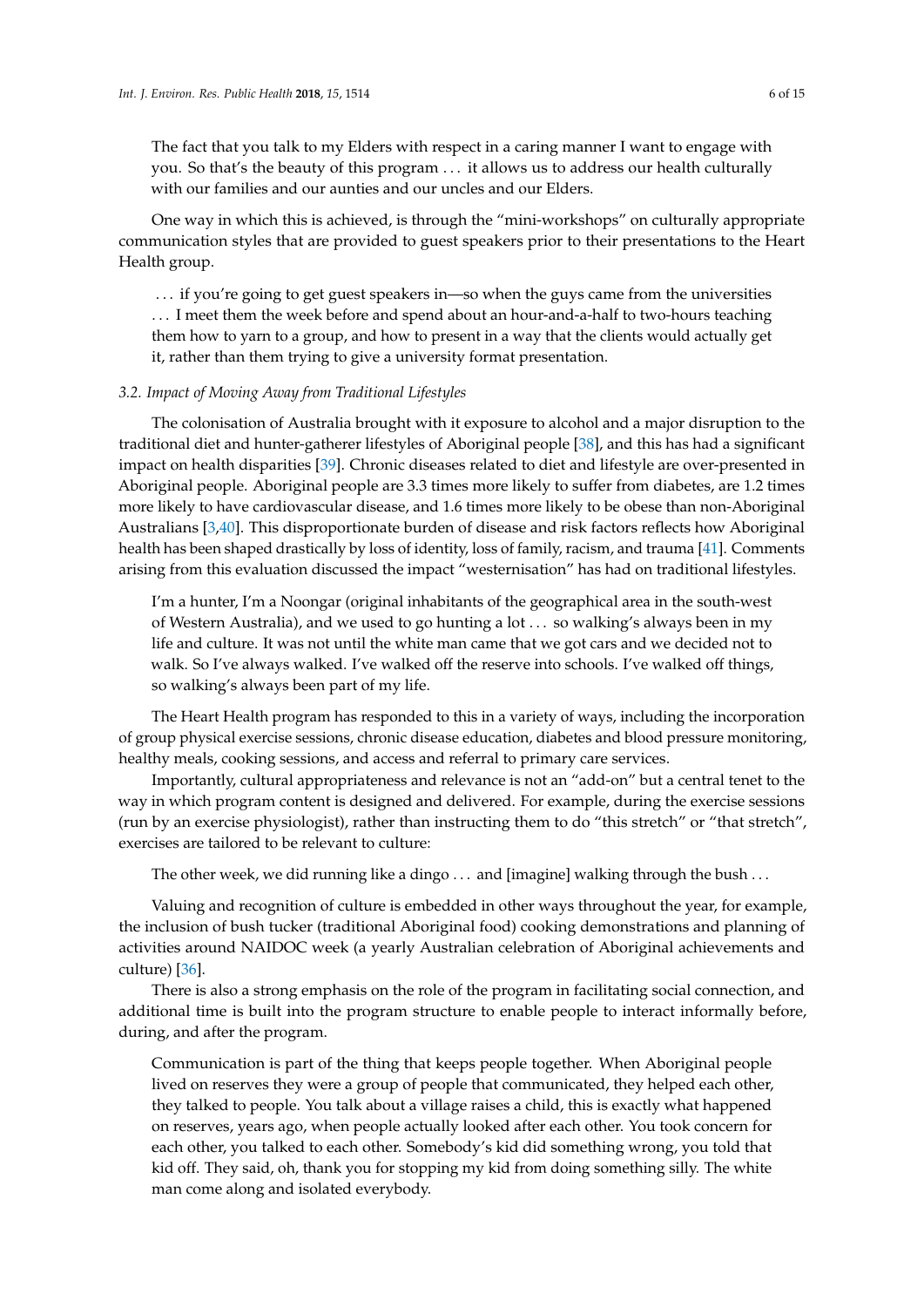But, no, but seriously in a holistic approach you fellows want us to address our diabetes and just talk about your toes drop off and things like that. Well things drop off and we shouldn't not talk about it . . .

The social interaction and connectedness fostered within the program has been observed to have reciprocal health promotion benefits, with participants often discussing their health, sharing healthy eating ideas, or cajoling one another to join in with the exercises or the weekly walk around the block.

We all talk about our [illness]. So that's good because I've never seen that anywhere else where you are sitting down talking about what your numbers are for your diabetes and all that.

### *3.3. Hindrance of Educational Opportunities*

Aboriginal Australians face numerous, well-documented barriers to accessing health. One theme that was raised on numerous occasions was the hindrance of educational opportunities (to themselves directly or to their parents) pertaining to both schooling and more specifically to health education. Education shapes individuals' knowledge and skills that inform choices and behaviours that affect health, it also impacts opportunities for further education and employment and has implications for socio-economic status [\[42](#page-13-14)[,43\]](#page-13-15).

I was told I was dumb in primary school. I would never amount to anything, and that I had the lowest IQ. So I did give up a bit of the schooling, and concentrated on the sports.

... my pop taught me to write really early ... I was his little secretary ... When I got to high school, I loved it. For someone who was supposed to be that dumb at maths, all I wanted was to do long division, someone to show me and my teacher, she wouldn't come to show me. That's all I wanted.

The obstacles to their own education has made many of the participants passionate about education for the next generation:

All I wanted, was him [her son] to have a good education. So I think that's one thing I wanted more than anything because I never had the chance. I was stopped.

A longing for health knowledge earlier in life to prevent lifestyle diseases from developing was also noted. Some participants reflected that they were grateful about all the learnings passed on from their parents, but also noted limitations regarding lack of health knowledge. As pragmatically noted by some participants, it is too late to prevent some of their chronic diseases/ailments, but this has fueled their passion for the next generation to learn more about the effects of sugar, diabetes and unhealthy eating.

I'd have loved to have learned it when I was 15 years old . . . But they [my parents] didn't teach us about health because they didn't know about health themselves.

In a paradoxical approach to conventional programs that are often of a fixed duration (e.g., five or six weeks), Heart Health has been intentionally designed with flexibility and inclusion in mind. Participants cycle in and out of the program freely; healthy food is provided; socialisation is encouraged; and education sessions are in multiple different formats (i.e., yarning circles, video, hands-on demonstrations) and not in a strict "you must attend this six-week course" style.

. . . learn to be flexible, and that's why the diabetic education is one that you can actually—if you miss out in one lecture or you come in half way through, you just go back and start again. So it's just a continuous circle, you know? And that's how things are with Aboriginal education. Everything's in circles, not in lines.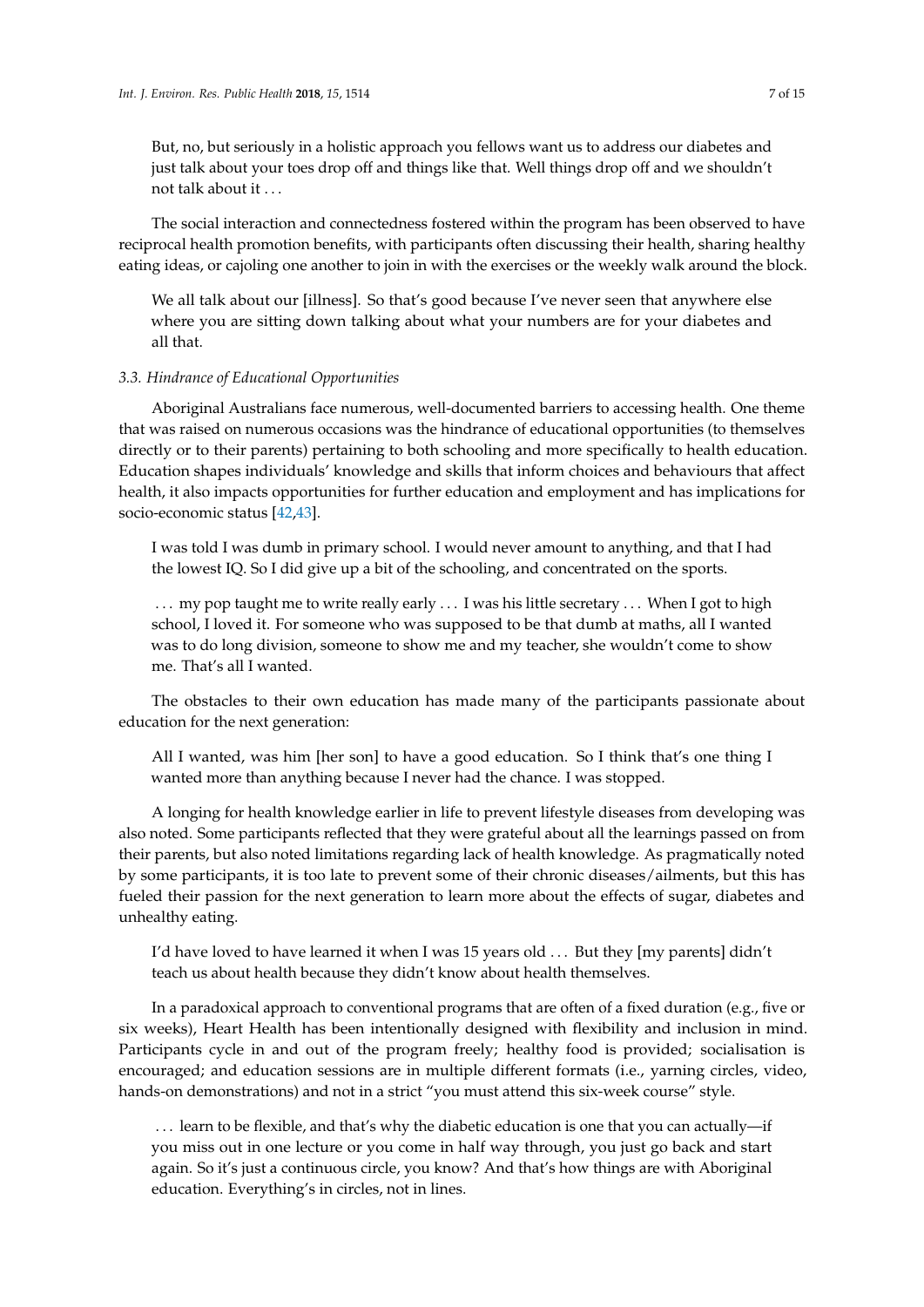The cornerstone for the Heart Health program is Aboriginal empowerment, and to take responsibility over one's own health. This underlying philosophy is fortified throughout all aspects of program delivery, as a result, multiple different mediums are used to help bolster learnings and the approach of "with, not for" people is taken. One example of how this is done, is making participants demonstrate how they administer their insulin injections.

It's interesting watching some of the nursing students . . . because they'll give it to the client and the client's got no idea. Like [client] when he used to come in at the beginning and he had no idea what he was doing and we couldn't work out why his sugars were ridiculous, but he used to pop it in, go boom and then take it straight out and it [the insulin] would be spraying all over the floor. So no wonder his sugars are 26 [mmol/L]. So then it's like push your finger on it and count up to 10.

#### *3.4. Entrenched and Inter-Generational Trauma*

There is growing acknowledgment of the cumulative impacts of decades of inter-generational or transgenerational trauma on Aboriginal people in Australia [\[13\]](#page-12-8) and in countries such as Canada [\[44\]](#page-13-16) where similar colonisation and assimilation policies prevailed. Transgenerational trauma has been defined as "a collective complex trauma inflicted on a group of people who share a specific group identity or affiliation, ethnicity, nationality, or religious affiliation [and] the legacy of numerous traumatic events a community experiences over generations"[\[45\]](#page-13-17) (p. 320).

Two of the five essential elements for responding to collective, generational Aboriginal trauma according to Krieg [\[46\]](#page-13-18) is promoting a sense of safety and promoting connectedness, something fundamental to Heart Health's model of care. Providing participants with a safe space to share their experiences is established through a number of mediums: continuity of staff, a room layout conducive to sharing, and always making people feel welcomed.

I try and create an atmosphere where it's not intimidating. So if you haven't done your sugars for three months or had your tablets for two weeks I'm not going to make you wrong for that ...

Entrenched trauma has flow-on effects to mental health and health behaviours, and as such, one of the benefits of Heart Health being co-located at an AMS is the availability of an on-site trauma worker. This has reciprocal benefits to both the program and to DYHS, as many Aboriginal clients feel safe and have trust at Heart Health so would prefer to see someone at DYHS (rather than externally) for social and emotional wellbeing. Stolen Generation (a period of forced removal of Aboriginal children from their families by church missionaries and statutory welfare bodies between 1910 and 1970, as part of state and federal assimilation policies) camps are run as part of DYHS services, and are available to Heart Health clients to provide opportunities to grieve and heal on their country.

I came on board as the Stolen Gen worker . . . I come in here [Heart Health] to say hello to my Stolen Gen clients. That's my time to give them information, see them about camps, see how they're going, just check on generally how they're feeling, if they want any help and support . . .

At the end of the day, everybody who walks in this building is a client of Derbarl. Everybody who walks in here is a potential client of Stolen Gen because at least 98 per cent of them are first, second or third generation. Or their kids or grandkids or their niece or nephew or someone has been taken away and removed, whether it's the old Native Welfare, the DCP (Department of Child Protection (now the Department of Communities, Child Protection and Family Support)), whoever.

Adding to the pervasiveness of inter-generational trauma associated with colonisation and the Stolen Generation, the health and social disparities faced by Aboriginal people contribute further to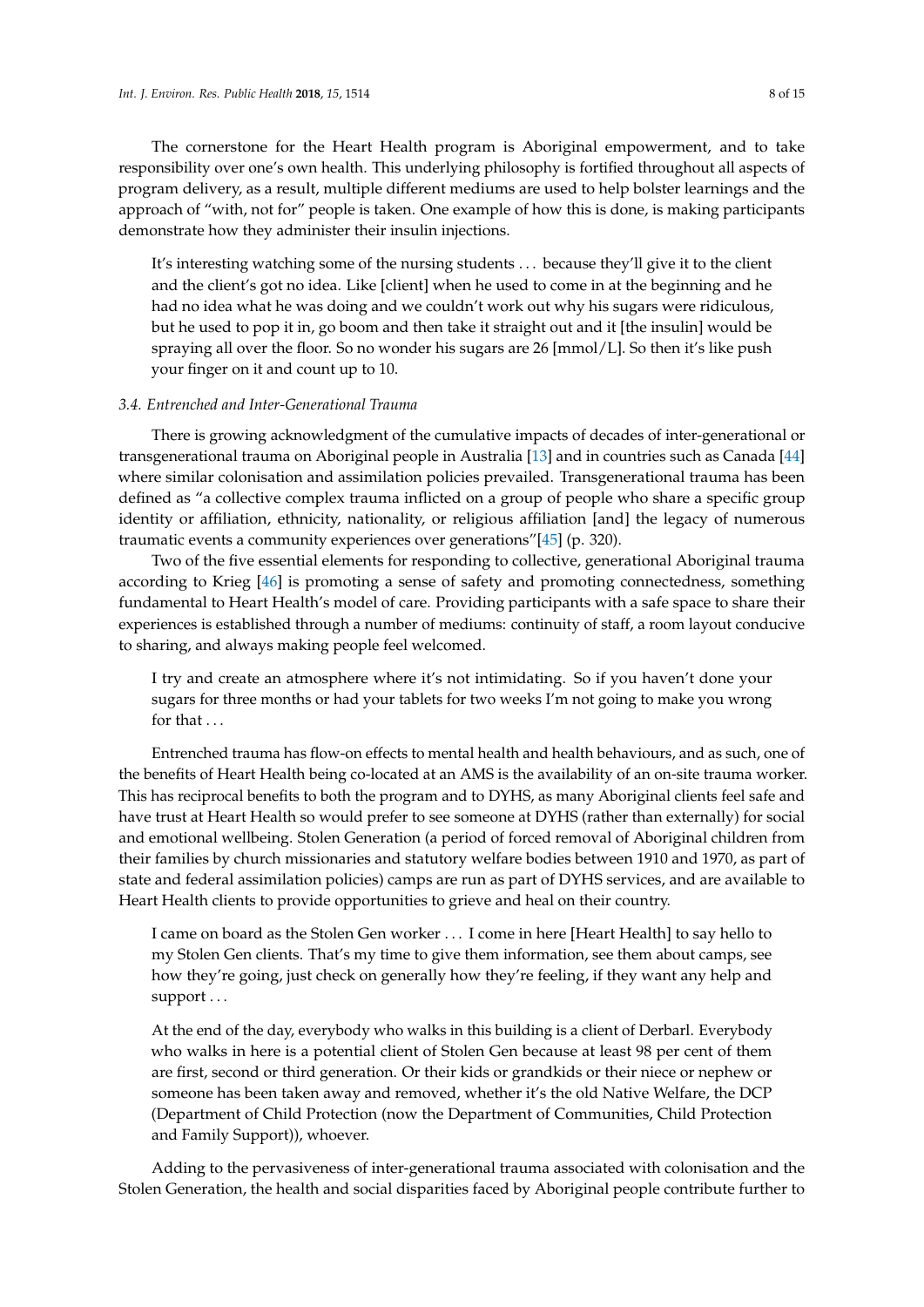cumulative trauma across the life-course. As reflected in the lives of the participants interviewed in the Heart Health program, Aboriginal people are more likely than other Australians to have family members die early or be incarcerated or engaged with the child protection system [\[47\]](#page-13-19), and far more likely to face racial discrimination and stigma [\[48\]](#page-14-0).

I was 15 years old when I lost my mum. She had terminal cancer . . . As children we had to deal with it and there was nothing out there as any counselling. There was nothing. We just had to deal with it the best we can. My dad hit a brick wall. He just drowned himself in alcohol . . .

But I was raised on a reserve and that's where all of these things happened. Like the drinking, fighting, belting. I was only 13 or 14 I think.

The last decade has witnessed growing attention to the need for trauma informed practice in community and health services [\[49\]](#page-14-1), and in the shadow of this is a growing discourse around trauma's implication in drug, alcohol, and tobacco use [\[50](#page-14-2)[,51\]](#page-14-3).

I do alcohol and I do cigarettes ... but when it's instilled in a person—you know—and ... looking at what you see your parents do, looking at what you see your uncles do and the whole family, living on a reserve...it just becomes the norm.

# *3.5. The Normalisation of Premature Death and Inevitability of Disease*

Aboriginal people in Australia have a life expectancy 10 years younger than non-Aboriginal Australians, and are disproportionately represented across nearly all chronic disease and morbidity statistics, and efforts to close these gaps are making slow progress [\[52\]](#page-14-4). As a consequence, premature death and illness has become normalised in Aboriginal families reflected through comments by many participants.

I am 55 years old. My uncles, that is my dad's brothers, I thought they were old and they were only 40 when they passed away.

Reiterating the necessity of earlier health education for individuals, participants reflected on how they always believed they were always going to have heart issues or get diabetes as it is a part of their family. The prevalence of these chronic health diseases is so engrained in their life course, that it almost appeared inevitable that this was going to be their own experience, therefore indulgence in risky lifestyle behaviours were irrelevant.

I looked at diabetes as a generational thing in my mob . . . my mum and my aunties . . . Generationally it hasn't changed too much . . . I just thought it happened to people mainly women because that's what I grew up with . . . sometimes there's an expectation my family's got it so I'm going to get it so it doesn't matter.

My dad—he's had a CABG [Coronary Artery Bypass Grafting] and a triple bypass . . . His sister's had triple bypasses. His brother and my mother's brother have had heart disease—my uncle—a heart attack . . .

As well as the heightened sense of fragile mortality that this can instil in individuals and communities, this also means that funerals and mourning are part of day-to-day life for many Aboriginal people [\[53](#page-14-5)[,54\]](#page-14-6). The centrality of extended family in Aboriginal culture, and the kinship obligations that accompany this, means that funerals are sadly much more a part of "day-to-day" life for Aboriginal people in Australia [\[54\]](#page-14-6). Attending the funerals of family members is important, and this is overtly respected within the Heart Health program; activities are never run on a Friday which is "funeral day", and it is accepted that people may often be away from the program to attend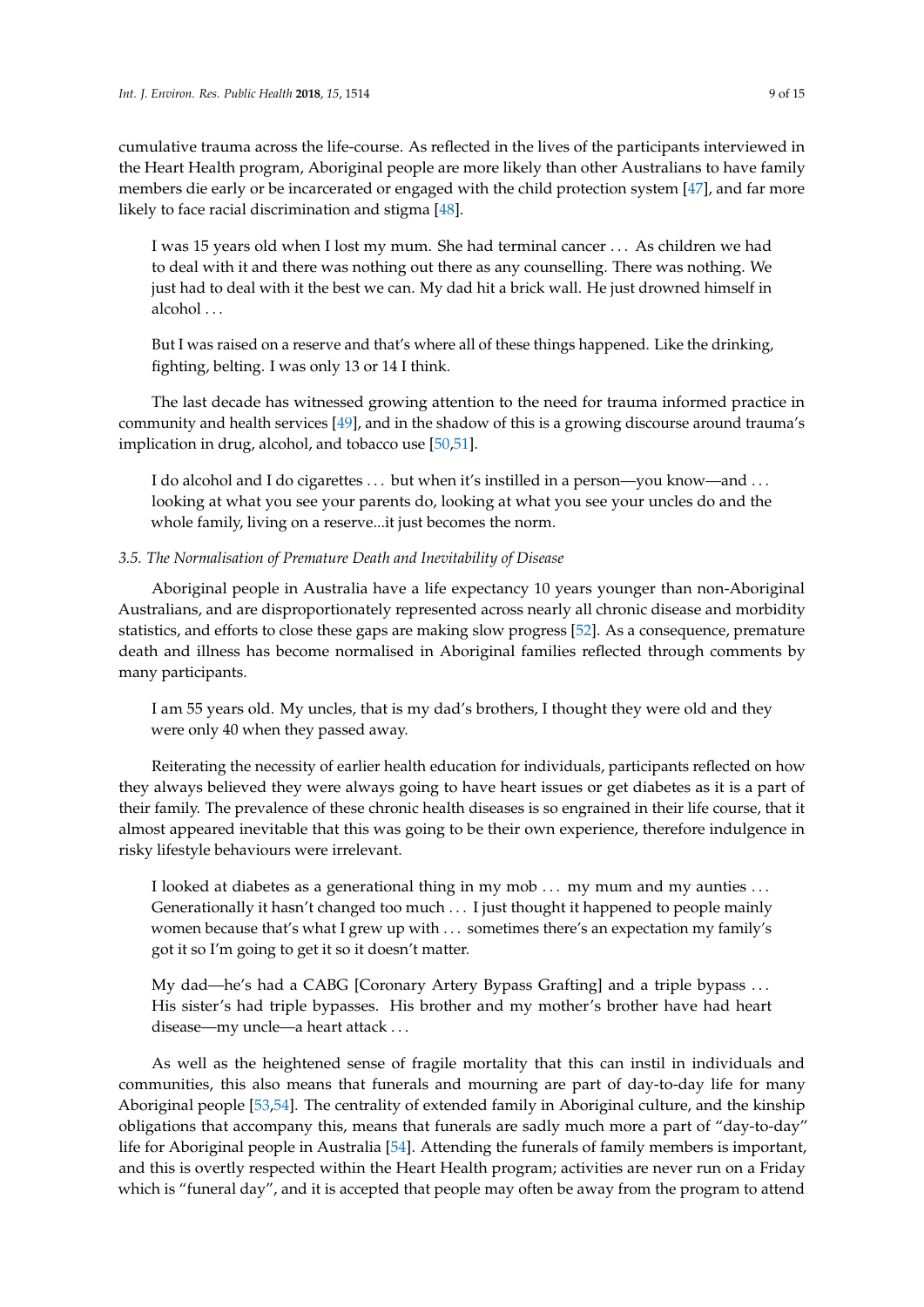a funeral of a family member. Many Heart Health participants, however, were unable to travel back home to attend funerals due to health issues, and stated that one of their motivators of attending was to improve their health to be able to travel and to be able to properly grieve and pay their respects.

I haven't been able to go back home for funerals and that because it's a nine-hour drive and doctor wouldn't let me travel. I ended up travelling to go to my sister's funeral. But then I couldn't go to my brother's. It was too far for me at the time.

My Nanna passed away now. I can't go to her funeral because it's the same time as my Auntie's.

For those with health issues, cultural obligations around funeral attendance can impact on appointment attendance and treatment compliance, and it is critical that health programs are sensitive to this as part of their cultural safety.

### *3.6. Kinship and Other Family Obligations*

For Aboriginal people, "family" often extends beyond the traditional nuclear family, where great-aunts and great-uncles are considered grandparents, and nieces and nephews are considered children [\[54\]](#page-14-6). With the removal of thousands of Aboriginal children from their families in what became known as the Stolen Generation, many Aboriginal people in Australia have endured the legacy of severed family connections [\[35\]](#page-13-7). An unanticipated positive outcome of the Heart Health program has thus been the unplanned reunification with long-lost family members. This was spontaneously mentioned by many participants when asked about what they like about the Heart Health program, and several participants used the cameras to take photos of themselves with relatives that they had reconnected to through the Heart Health program. The inter-generational participation in the program was often commented on positively:

We have a lot of our oldies here in their nineties or nearly nineties and they've got their children there. So it is that family thing of keeping going.

I met a few other relatives at Heart Health. So I'm always bringing my family tree with me too now so we all sit down and talk about . . .

The strength of kinship ties is also advantageous to program recruitment, with word of mouth promotion by family members often mentioned as the conduit for initial program attendance:

. . . just telling other people about it; my cousins come for instance. I've got a whole lot of cousins from different sides of the family that come here . . . my mum started coming here before I did . . . I'm trying to get my sister to come at the moment.

The Heart Health program has worked hard to be responsive to the kinship ties and obligations of its participants. In the school holidays, for example, there are often activities that are tailored to family involvement, and throughout the year, it is not uncommon for a participant to come along with a child or grandchild "in tow". This accommodating flexibility is intentional, as the program facilitators recognise that it is not always possible to predict when people will need to prioritise caring for family members. By enabling individuals to bring along family, it not only further reiterates the welcoming nature of the program, but it instils a sense surety in participants that they do not have to miss out on their Thursday sessions due to unexpected circumstances arising.

*What we do is just what every other program is doing around the place. We check everybody's blood pressure, we check everybody's sugars—but the how we do it is a bit different. The how is it's culturally safe. You're not right or wrong whether you come in for five minutes or two hours. If you want to walk in and out and rant and rave then that's fine*.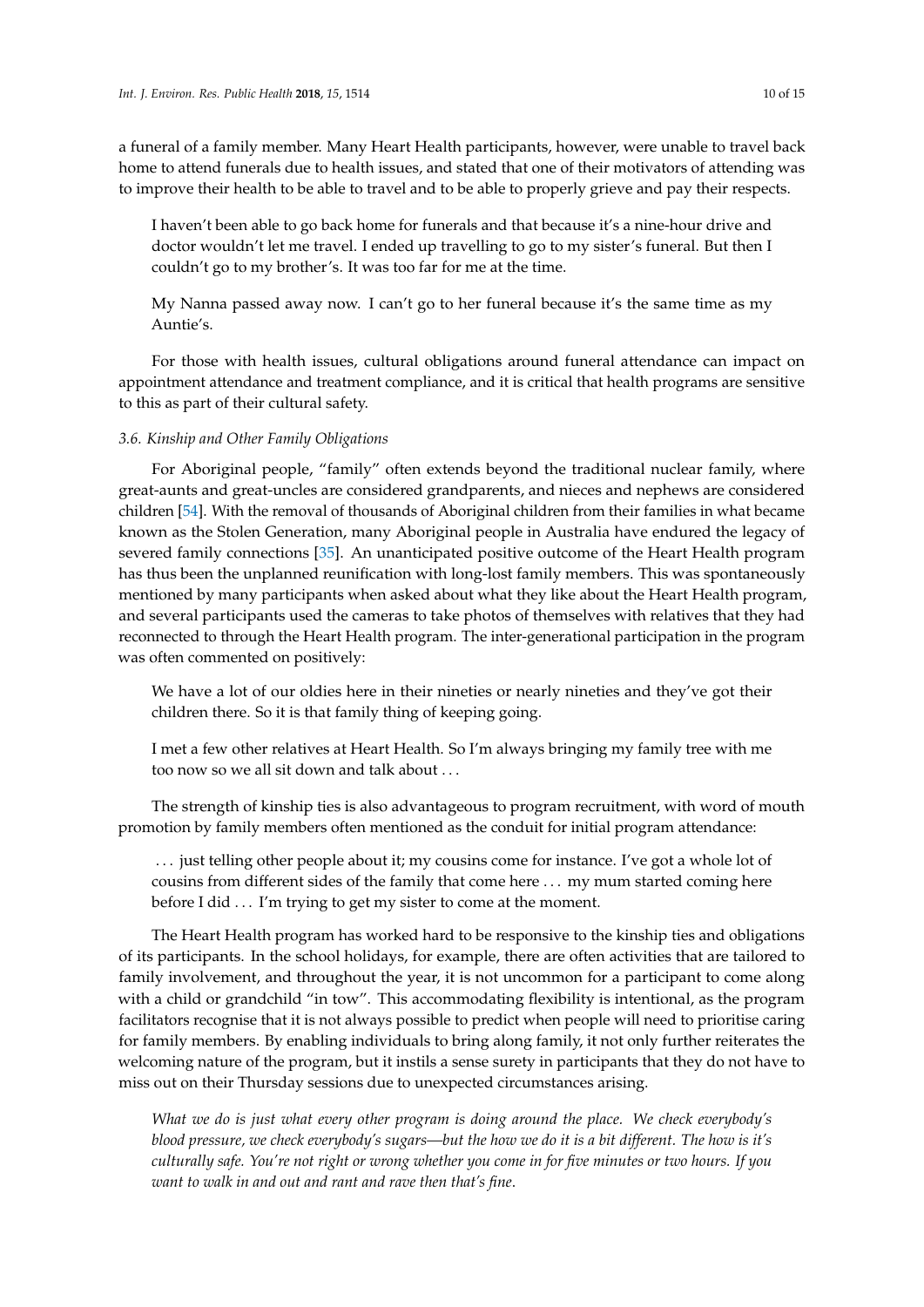#### **4. Discussion**

It has been noted that "even the best designed program will fail to achieve the desired outcomes if participants do not attend" [\[55\]](#page-14-7). This is particularly apt in the context of Aboriginal health, where non or low attendance in programs is a common lament [\[19,](#page-12-11)[56\]](#page-14-8). As illustrated in this paper, however, exceptions lie in programs developed with and by Aboriginal people that are grounded in cultural safety, and sensitive to the social determinants of health. The Heart Health program has been operating weekly since its inception in 2009, with average attendance of 38 people per week (ranging from 29–50 people) [\[57\]](#page-14-9), and many participants engaged as a result of the word of mouth testimony of family and friends.

This research and photovoice project began with the question, "what is it about the Heart Health program that sets it apart from other health promotion programs that seek to engage Aboriginal people?" In exploring this question with participants and program staff, two dominant and inter-related themes emerged. Firstly, and as examined in this paper, underlying social determinants not only shape health inequalities and health behaviours, but also draw attention to opportunities for more tailored intervention. In our view, the Heart Health program provides a pragmatic demonstration of strategies for embedding social determinants into what is ostensibly a health promotion and chronic disease prevention program. Moreover, the sustained participation and longevity of the program reinforces the way in which greater attention to social determinants can in-turn foster an environment that is more conducive to health education and health behaviour change. Secondly, the Heart Health program exemplifies the way in which "the small practical things" can make an enormous difference to program participation. Attendance flexibility, the creation of a physically "safe place", and the imperative for cultural appropriateness in all activities are some examples of this identified through this research.

Culturally responsive and flexible healthcare delivery needs to be the basis of any health service training and implementation. This encourages health professionals to effectively engage with Aboriginal and Torres Strait Islander patients, including responding to differing perceptions of health, wellbeing, illness, and the body. There is a need for direct input from the community regarding program content enabling content to not only remain relevant to participants, but to also enable a sense of ownership over the program. Heart Health is unique in that it has been designed to meet the requirement of its participants via information gathering in yarning sessions, allowing individuals to raise health concerns and share their own experiences among peers. For many participants who have highly complex health issues, this is their most regular form of contact with healthcare professionals, hence Heart Health becomes an entry point to much broader health promotion and early intervention, as such, content is often reiterated and delivered in differing ways to reinforce core messages. While the primary aim of this evaluation was to explore barriers and enablers, regular attendance at Heart Health in itself is a risk prevention method. Through the provision of weekly monitoring of blood pressure and blood sugar levels, provision of healthy meals and encouraging participants to engage in physical activity, links to changes in health outcomes should be explored in future studies.

Further, many well intended health programs for Aboriginal people have failed because they do not give sufficient credence to the entrenched influence of such social determinants of health. As reflected in interviews with participants, the experiences of colonisation, discrimination, separation from family, and denial of education can impact adversely in a raft of ways. Social determinants play a substantial role in determining health and longevity [\[58\]](#page-14-10). Where we live, adverse childhood experiences, and access to education and employment are just some of the social factors that significantly impact on health [\[59\]](#page-14-11). Therefore, health service providers need an understanding of the historical and social context that allowed the disparities in social determinants to arise and engage with the community and together envisage a way forward.

#### *Limitations*

The authors recognise that Aboriginal is a broad term used to describe numerous cultures with differing and unique traditions, histories, beliefs, and values. Whilst this research was undertaken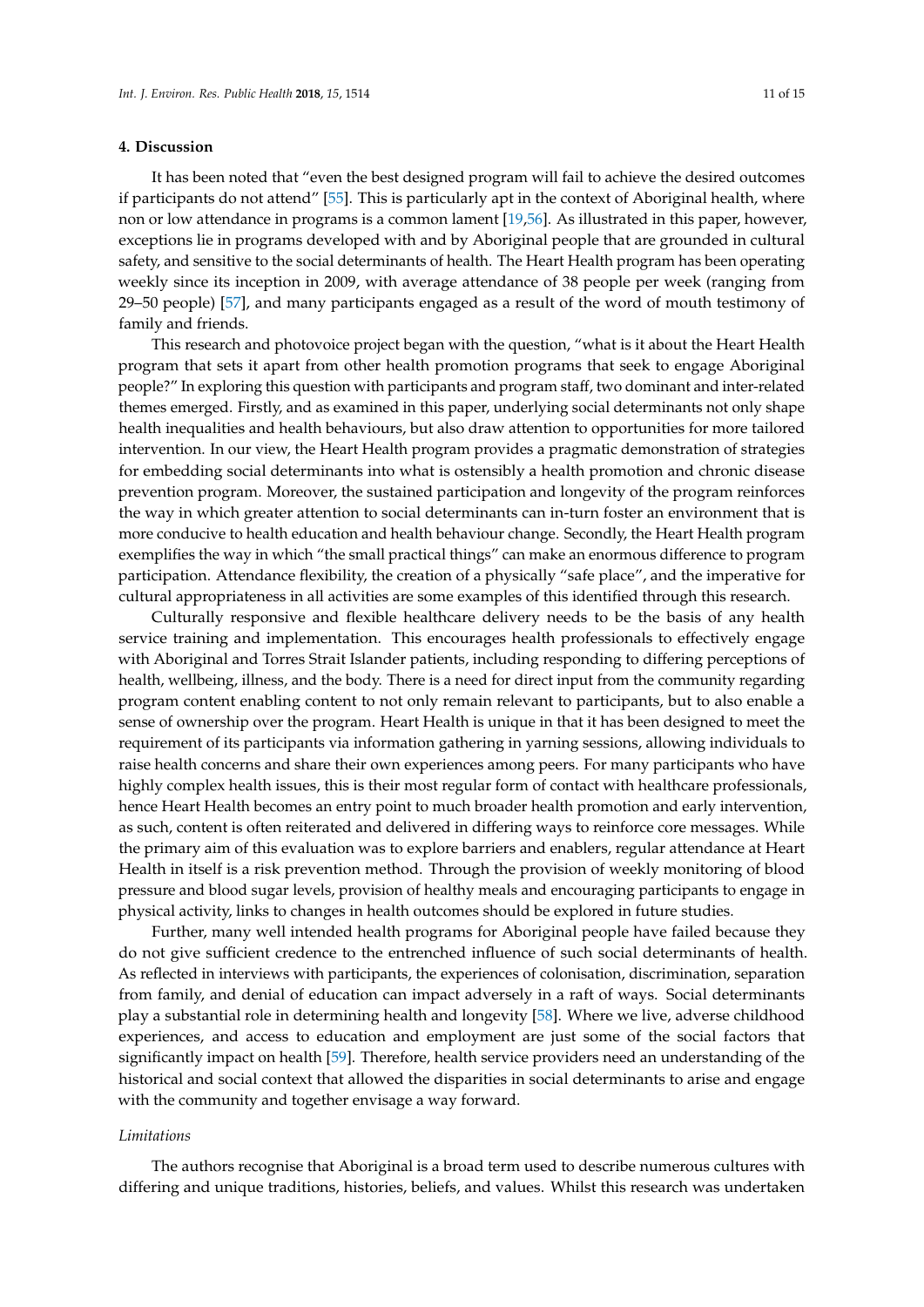predominantly with one cultural group in urban Western Australia, the significant impact of contextual social determinants on Indigenous health and wellbeing is mirrored in other countries, including Canada [\[31\]](#page-13-3), New Zealand [\[60\]](#page-14-12), and Brazil [\[61\]](#page-14-13), and may therefore be applicable in other settings both nationally and internationally.

The authors also recognise that contextual social determinants of health are not limited to the six themes discussed in this paper, but merely demonstrate the importance of why they need to be considered in Aboriginal health promotion program planning.

Due to the program design and lack of formal referral processes, it was not possible to capture the views of someone who was referred and did not participate in this program.

### **5. Conclusions**

While the initial aim of this evaluation was to elicit the motivators, enablers, and barriers to Heart Health program participation, through yarning sessions, many participants made unprompted reference to the impacts of white settlement, discrimination, and the forced fracturing of Aboriginal families. These comments further cement the need for social determinants to be considered in the planning and implementation of health promotion programs.

Social determinants of health are extremely significant in the context of cardiovascular disease and other chronic diseases. As evident in the literature and among the participants in the Heart Health program, lack of education, normalisation of unhealthy behaviours, and entrenched trauma increase the prevalence of chronic disease risk factors such as unhealthy diet and risky use of tobacco, alcohol, and other drugs as coping mechanisms. These social determinants, in conjunction with a reluctance to trust authorities, also create barriers to accessing healthcare services for prevention, treatment, and rehabilitation. There are substantive learnings for other Aboriginal health promotion programs that can be gleaned from the insights of this program which was designed with, not for Aboriginal people.

Findings from this project offer greater insight into the benefits of developing culturally appropriate health programs and services, contribute to practice driven evidence in health promotion, and provide greater empowerment of Aboriginal people. Heart Health provides a safe flexible space that facilitates conversation, openness, and sharing.

**Author Contributions:** L.W., L.D., and S.V. conceived and designed the study; L.W., S.V., and M.Z. undertook the interviews; S.V. analysed the data; S.V. and L.W. wrote the paper.

**Funding:** This project was funded by the Western Australian Health Promotion Foundation (Healthway) [Grant number: 24272] and publishing costs through a University of Western Australia Research Impact Grant [Round 2, 2017].

**Acknowledgments:** We wish to acknowledge the Heart Health staff and participants who warmly welcomed us each session, and in particular, we would like to acknowledge the participants who shared their photos, experiences, and insights with us; we were both humbled and inspired to spend time with you. We'd also like to thank Nuala Chapple for assistance in preparation of this manuscript.

**Conflicts of Interest:** The authors declare no conflict of interest. The founding sponsors had no role in the design of the study; in the collection, analyses, or interpretation of data; in the writing of the manuscript, and in the decision to publish the results.

## **References**

- <span id="page-11-0"></span>1. National Aboriginal Strategy Working Party. *A National Aboriginal Health Strategy*; Department of Aboriginal Affairs: Canberra, Australia, 1989.
- <span id="page-11-1"></span>2. Gracey, M.; King, M. Indigenous health part 1: Determinants and disease patterns. *Lancet* **2009**, *374*, 65–75. [\[CrossRef\]](http://dx.doi.org/10.1016/S0140-6736(09)60914-4)
- <span id="page-11-2"></span>3. Australian Institute of Health and Welfare. *The Health and Welfare of Australia's Aboriginal and Torres Strait Islander Peoples*; AIHW: Canberra, Australia, 2015.
- <span id="page-11-3"></span>4. Vos, T.; Barker, B.; Begg, S.; Stanley, L.; Lopez, A.D. Burden of disease and injury in Aboriginal and Torres Strait Islander Peoples: The Indigenous health gap. *Int. J. Epidemiol.* **2009**, *38*, 470–477. [\[CrossRef\]](http://dx.doi.org/10.1093/ije/dyn240) [\[PubMed\]](http://www.ncbi.nlm.nih.gov/pubmed/19047078)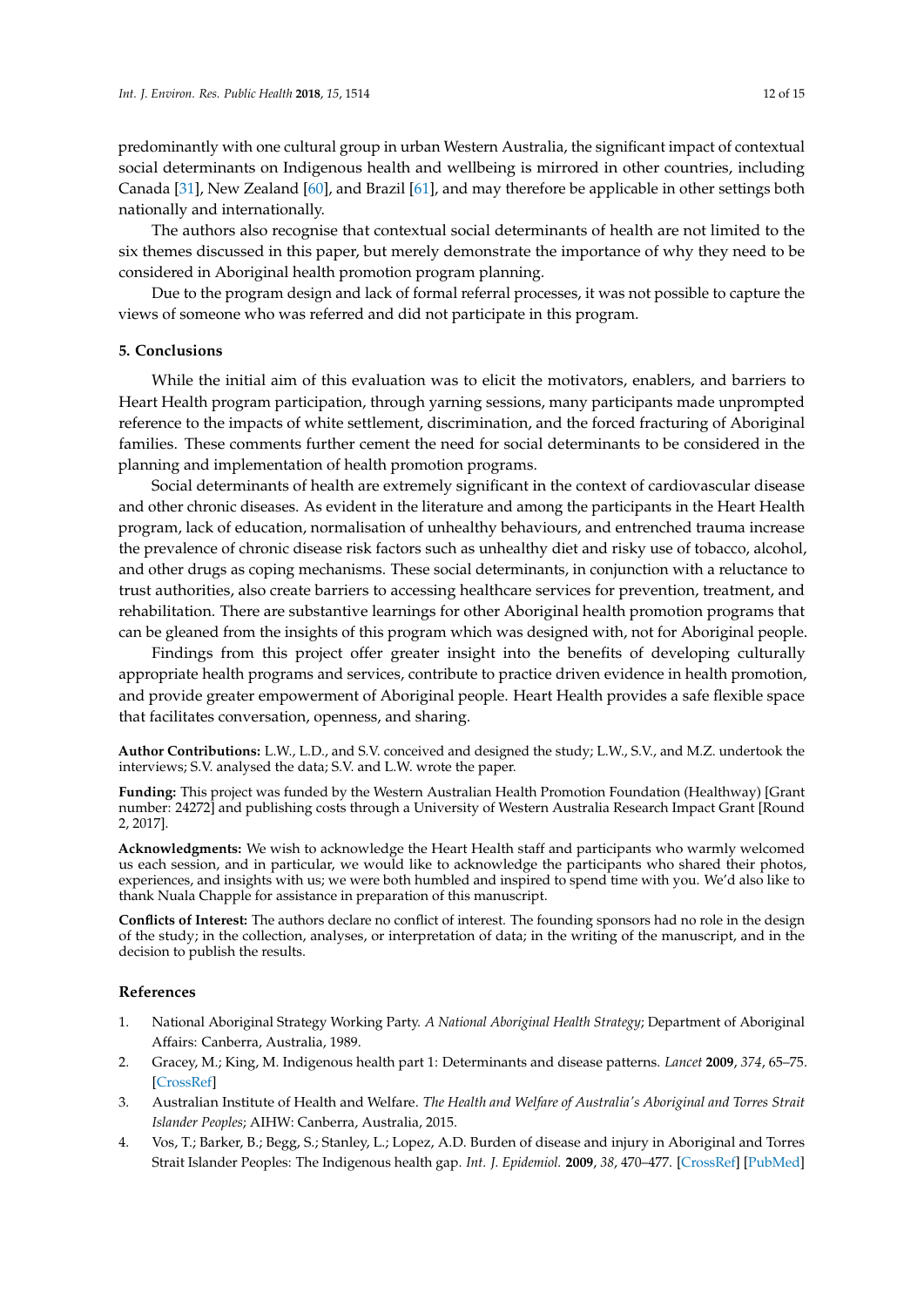- <span id="page-12-0"></span>5. Marmot, M. Social determinants and the health of Indigenous Australians. *Med. J. Aust.* **2011**, *194*, 512–513. [\[PubMed\]](http://www.ncbi.nlm.nih.gov/pubmed/21644897)
- <span id="page-12-1"></span>6. Reilly, R.E.; Doyle, J.; Bretherton, D.; Rowley, K.G.; Harvey, J.L.; Briggs, P.; Charles, S.; Calleja, J.; Patten, R.; Atkinson, V. Identifying psychosocial mediators of health amongst Indigenous Australians for the Heart Health Project. *Ethnic Health* **2008**, *13*, 351–373. [\[CrossRef\]](http://dx.doi.org/10.1080/13557850801903046) [\[PubMed\]](http://www.ncbi.nlm.nih.gov/pubmed/18701994)
- <span id="page-12-2"></span>7. Peiris, D.; Brown, A.; Cass, A. Addressing inequities in access to quality health care for indigenous people. *Can. Med. Assoc. J.* **2008**, *179*, 985–986. [\[CrossRef\]](http://dx.doi.org/10.1503/cmaj.081445) [\[PubMed\]](http://www.ncbi.nlm.nih.gov/pubmed/18981431)
- <span id="page-12-3"></span>8. Barnett, L.; Kendall, E. Culturally appropriate methods for enhancing the participation of Aboriginal Australians in health-promoting programs. *Health Promot. J. Aust.* **2011**, *22*, 27–32. [\[CrossRef\]](http://dx.doi.org/10.1071/HE11027)
- <span id="page-12-4"></span>9. Stokols, D. Translating social ecological theory into guidelines for community health promotion. *Am. J. Health Promot.* **1996**, *10*, 282–298. [\[CrossRef\]](http://dx.doi.org/10.4278/0890-1171-10.4.282) [\[PubMed\]](http://www.ncbi.nlm.nih.gov/pubmed/10159709)
- <span id="page-12-5"></span>10. Hinton, R.; Kavanagh, D.J.; Barclay, L.; Chenhall, R.; Nagel, T. Developing a best practice pathway to support improvements in Indigenous Australians' mental health and well-being: A qualitative study. *BMJ Open* **2015**, *5*, e007938. [\[CrossRef\]](http://dx.doi.org/10.1136/bmjopen-2015-007938) [\[PubMed\]](http://www.ncbi.nlm.nih.gov/pubmed/26316649)
- <span id="page-12-6"></span>11. Mathews, J.D. Historical, social and biological understanding is needed to improve Aboriginal health. *Recent Adv. Microbiol.* **1997**, *5*, 257–334.
- <span id="page-12-7"></span>12. Rasanathan, K.; Montesinos, E.V.; Matheson, D.; Etienne, C.; Evans, T. Primary health care and the social determinants of health: Essential and complementary approaches for reducing inequities in health. *J. Epidemiol. Commun. Health* **2011**, *65*, 656–660. [\[CrossRef\]](http://dx.doi.org/10.1136/jech.2009.093914) [\[PubMed\]](http://www.ncbi.nlm.nih.gov/pubmed/19933684)
- <span id="page-12-8"></span>13. Atkinson, J.; Nelson, J.; Brooks, R.; Atkinson, C.; Ryan, K. Addressing Individual and Community Transgenerational Trauma. In *Working Together: Aboriginal and Torres Strait Islander Mental Health and Wellbeing Principles and Practice*, 2nd ed.; Dudgeon, P., Milroy, H., Walker, R., Eds.; Kulunga Research Network: West Perth, Australia, 2014; pp. 289–306.
- <span id="page-12-9"></span>14. Durey, A.; Thompson, S.C. Reducing the health disparities of Indigenous Australians: Time to change focus. *BMC Health Serv. Res.* **2012**, *12*, 151. [\[CrossRef\]](http://dx.doi.org/10.1186/1472-6963-12-151) [\[PubMed\]](http://www.ncbi.nlm.nih.gov/pubmed/22682494)
- <span id="page-12-10"></span>15. Markwick, A.; Ansari, Z.; Sullivan, M.; Parsons, L.; McNeil, J. Inequalities in the social determinants of health of Aboriginal and Torres Strait Islander People: A cross-sectional population-based study in the Australian state of Victoria. *Int. J. Equity Health* **2014**, *13*, 91. [\[CrossRef\]](http://dx.doi.org/10.1186/s12939-014-0091-5) [\[PubMed\]](http://www.ncbi.nlm.nih.gov/pubmed/25326177)
- <span id="page-12-14"></span>16. Gibson, O.; Lisy, K.; Davy, C.; Aromataris, E.; Kite, E.; Lockwood, C.; Riitano, D.; McBride, K.; Brown, A. Enablers and barriers to the implementation of primary health care interventions for Indigenous people with chronic diseases: A systematic review. *Implement. Sci.* **2015**, *10*, 71. [\[CrossRef\]](http://dx.doi.org/10.1186/s13012-015-0261-x) [\[PubMed\]](http://www.ncbi.nlm.nih.gov/pubmed/25998148)
- 17. Durey, A.; McAullay, D.; Gibson, B.; Slack-Smith, L. Aboriginal Health Worker perceptions of oral health: A qualitative study in Perth, Western Australia. *Int. J. Equity Health* **2016**, *15*, 4. [\[CrossRef\]](http://dx.doi.org/10.1186/s12939-016-0299-7) [\[PubMed\]](http://www.ncbi.nlm.nih.gov/pubmed/26754073)
- 18. Durey, A. Reducing racism in Aboriginal health care in Australia: Where does cultural education fit? *Aust. N. Z. J. Public Health* **2010**, *34*, s87–s92. [\[CrossRef\]](http://dx.doi.org/10.1111/j.1753-6405.2010.00560.x) [\[PubMed\]](http://www.ncbi.nlm.nih.gov/pubmed/20618302)
- <span id="page-12-11"></span>19. Kendall, E.; Barnett, L. Principles for the development of Aboriginal health interventions: Culturally appropriate methods through systemic empathy. *Ethnic Health* **2014**, *20*, 437–452. [\[CrossRef\]](http://dx.doi.org/10.1080/13557858.2014.921897) [\[PubMed\]](http://www.ncbi.nlm.nih.gov/pubmed/24993550)
- <span id="page-12-12"></span>20. Boddington, P.; Räisänen, U. Theoretical and Practical Issues in the Definition of Health: Insights from Aboriginal Australia. *J. Med. Philos.* **2009**, *34*, 49–67. [\[CrossRef\]](http://dx.doi.org/10.1093/jmp/jhn035) [\[PubMed\]](http://www.ncbi.nlm.nih.gov/pubmed/19181891)
- <span id="page-12-13"></span>21. Dimer, L.; Dowling, T.; Jones, J.; Cheetham, C.; Thomas, T.; Smith, J.; McManus, A.; Maiorana, A.J. Build it and they will come: Outcomes from a successful cardiac rehabilitation program at an Aboriginal Medical Service. *Aust. Health Rev.* **2013**, *37*, 79–82. [\[CrossRef\]](http://dx.doi.org/10.1071/AH11122) [\[PubMed\]](http://www.ncbi.nlm.nih.gov/pubmed/23257265)
- <span id="page-12-15"></span>22. Green, L.W. Closing the chasm between research and practice: Evidence of and for change. *Health Promot. J. Aust.* **2014**, *25*, 25–29. [\[CrossRef\]](http://dx.doi.org/10.1071/HE13101) [\[PubMed\]](http://www.ncbi.nlm.nih.gov/pubmed/24666557)
- <span id="page-12-16"></span>23. Koster, R.; Baccar, K.; Lemelin, R.H. Moving from research ON, to research WITH and FOR Indigenous communities: A critical reflection on community-based participatory research. *Can. Geogr.* **2012**, *56*, 195–210. [\[CrossRef\]](http://dx.doi.org/10.1111/j.1541-0064.2012.00428.x)
- <span id="page-12-17"></span>24. Adams, K.; Burns, C.; Liebzeit, A.; Ryschka, J.; Thorpe, S.; Browne, J. Use of participatory research and photo-voice to support urban Aboriginal healthy eating. *Health Soc. Care Commun.* **2012**, *20*, 497–505. [\[CrossRef\]](http://dx.doi.org/10.1111/j.1365-2524.2011.01056.x) [\[PubMed\]](http://www.ncbi.nlm.nih.gov/pubmed/22390223)
- 25. Erick, W.; Mooney-Somers, J.; Akee, A.; Maher, L. Resilience to blood-borne and sexually transmitted infections: The development of a participatory action research project with young Aboriginal and Torres Strait Islander people in Townsville. *Aborig. Isl. Health Work J.* **2008**, *32*, 5.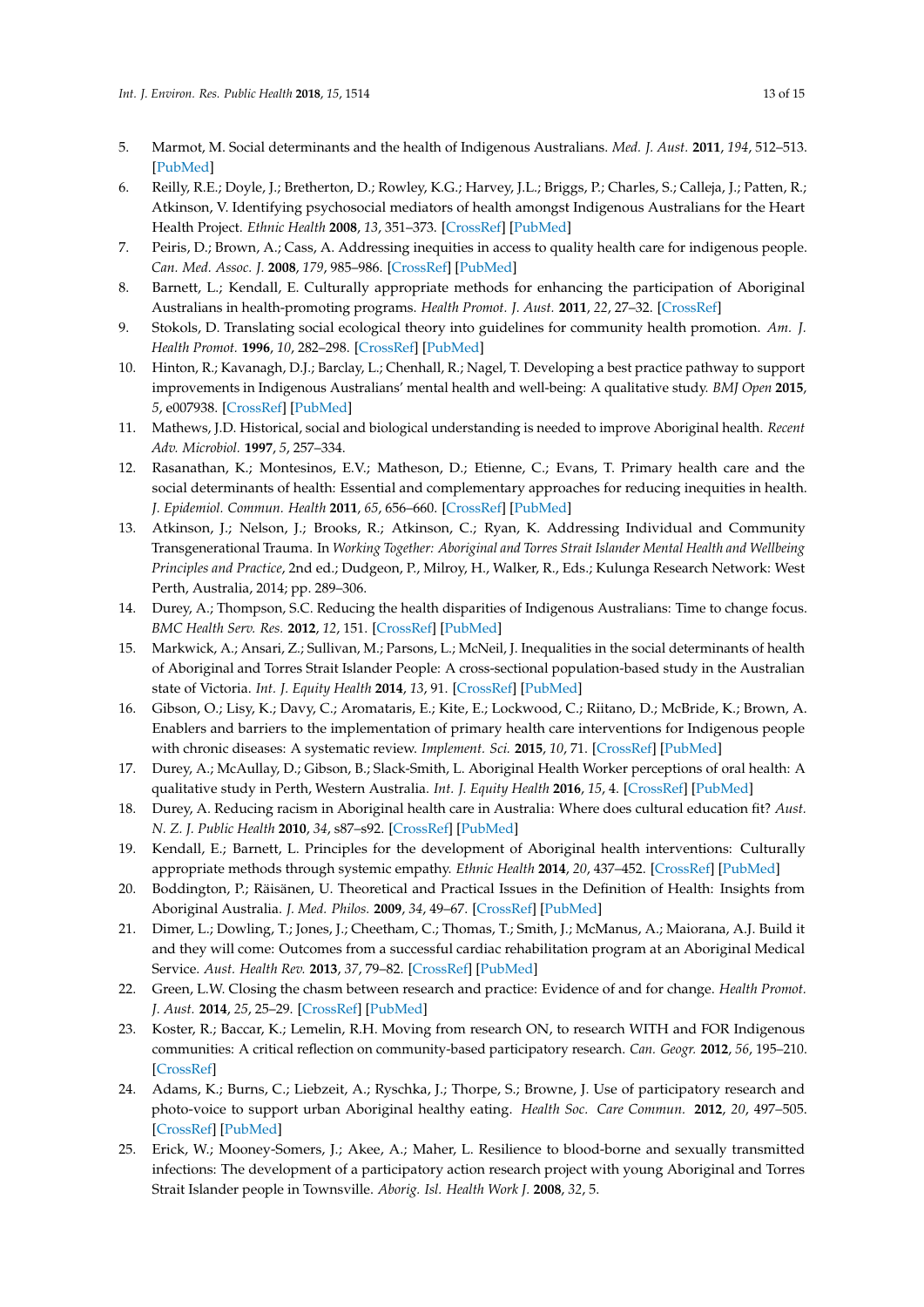- 26. Fletcher, G.; Fredericks, B.; Adams, K.; Finlay, S.; Andy, S.; Briggs, L.; Hall, R. Having a yarn about smoking: Using action research to develop a 'no smoking'policy within an Aboriginal Health Organisation. *Health Policy* **2011**, *103*, 92–97. [\[CrossRef\]](http://dx.doi.org/10.1016/j.healthpol.2011.06.014) [\[PubMed\]](http://www.ncbi.nlm.nih.gov/pubmed/21831471)
- 27. Hill, P.S.; Murphy, G.J. Cultural identification in Aboriginal and Torres Strait Islander AIDS education. *Aust. J. Public Health* **1992**, *16*, 150–157. [\[CrossRef\]](http://dx.doi.org/10.1111/j.1753-6405.1992.tb00044.x) [\[PubMed\]](http://www.ncbi.nlm.nih.gov/pubmed/1391156)
- <span id="page-13-0"></span>28. Johnston, E. *Royal Commission into Aboriginal Deaths in Custody, National Report*; Australian Government Publishing Service: Canberra, Australia, 1991.
- <span id="page-13-1"></span>29. Jardine, C.G.; James, A. Youth researching youth: Benefits, limitations and ethical considerations within a participatory research process. *Int. J. Circumpolar Health* **2012**, *71*, 18415. [\[CrossRef\]](http://dx.doi.org/10.3402/ijch.v71i0.18415) [\[PubMed\]](http://www.ncbi.nlm.nih.gov/pubmed/22584512)
- <span id="page-13-2"></span>30. Wang, C.C.; Burris, M.A. Photovoice: Concept, methodology, and use for participatory needs assessment. *Health Edu. Behav.* **1997**, *24*, 369–387. [\[CrossRef\]](http://dx.doi.org/10.1177/109019819702400309) [\[PubMed\]](http://www.ncbi.nlm.nih.gov/pubmed/9158980)
- <span id="page-13-3"></span>31. Maclean, K.; Woodward, E. Photovoice Evaluated: An Appropriate Visual Methodology for Aboriginal Water Resource Research. *Geogr. Res.* **2013**, *51*, 94–105. [\[CrossRef\]](http://dx.doi.org/10.1111/j.1745-5871.2012.00782.x)
- <span id="page-13-4"></span>32. Wang, C.C. Youth participation in photovoice as a strategy for community change. *J. Commun. Pract.* **2006**, *14*, 147–161. [\[CrossRef\]](http://dx.doi.org/10.1300/J125v14n01_09)
- <span id="page-13-5"></span>33. Genuis, S.K.; Willows, N.; Alexander First, N.; Jardine, C. Through the lens of our cameras: Children's lived experience with food security in a Canadian Indigenous community. *Child Care Health Dev.* **2015**, *41*, 600–610. [\[CrossRef\]](http://dx.doi.org/10.1111/cch.12182) [\[PubMed\]](http://www.ncbi.nlm.nih.gov/pubmed/25074624)
- <span id="page-13-6"></span>34. Kolahdooz, F.; Nader, F.; Yi, K.J.; Sharma, S. Understanding the social determinants of health among Indigenous Canadians: Priorities for health promotion policies and actions. *Glob. Health Action* **2015**, *8*, 27968. [\[CrossRef\]](http://dx.doi.org/10.3402/gha.v8.27968) [\[PubMed\]](http://www.ncbi.nlm.nih.gov/pubmed/26187697)
- <span id="page-13-7"></span>35. Wilkie, M. *Bringing Them Home: Report of the National Inquiry into the Separation of Aboriginal and Torres Strait Islander Children from Their Families*; Human Rights and Equal Opportunity Commission: Sydney, Australia, 1997.
- <span id="page-13-8"></span>36. Australian Government. About NAIDOC Week. Available online: <http://www.naidoc.org.au/about> (accessed on 31 May 2018).
- <span id="page-13-9"></span>37. McKay, D. *Uluru Statement: A Quick Guide*; Law and Bills Digest Section, Parliament of Australia: Canberra, Australia, 2017.
- <span id="page-13-10"></span>38. Carson, B.; Dunbar, T.; Chenhall, R.D.; Bailie, R. *Social Determinants of Indigenous Health*; Allen & Unwin: Crows Nest, Australia, 2007.
- <span id="page-13-11"></span>39. O'Dea, K. Traditional diet and food preferences of Australian Aboriginal hunter-gatherers. *Philos. Trans. R. Soc. B* **1991**, *334*, 233–241. [\[CrossRef\]](http://dx.doi.org/10.1098/rstb.1991.0112) [\[PubMed\]](http://www.ncbi.nlm.nih.gov/pubmed/1685581)
- <span id="page-13-12"></span>40. Australian Bureau of Statistics. *Australian Aboriginal and Torres Strait Islander Health Survey: Biomedical Reserch 2012–2013*; ABS: Canberra, Australia, 2014.
- <span id="page-13-13"></span>41. Taylor, K.; Guerin, P. *Health Care and Indigenous Australians: Cultural Safety in Practice*; Macmillan Education AU: Victoria, Australia, 2010.
- <span id="page-13-14"></span>42. Kickbusch, I.S. Health literacy: Addressing the health and education divide. *Health Promot. Int.* **2001**, *16*, 289–297. [\[CrossRef\]](http://dx.doi.org/10.1093/heapro/16.3.289) [\[PubMed\]](http://www.ncbi.nlm.nih.gov/pubmed/11509466)
- <span id="page-13-15"></span>43. Zimmerman, E.B.; Woolf, S.H.; Haley, A. Understanding the relationship between education and health: A review of the evidence and an examination of community perspectives. In *Population Health: Behavioral and Social Science Insights*; Kaplan, R.M., Spittel, M.L., David, D.H., Eds.; Agency for Healthcare Research and Quality and Office of Behavioral and Social Sciences Research, National Institutes of Health: Rockville, MD, USA, 2015; pp. 347–384.
- <span id="page-13-16"></span>44. Bombay, A.; Matheson, K.; Anisman, H. Intergenerational Trauma: Convergence of multiple processes among First Nations peoples in Canada. *J. Aborig. Health* **2009**, *5*, 6–47.
- <span id="page-13-17"></span>45. Evans-Campbell, T. Historical Trauma in American Indian/Native Alaska Communities: A Multilevel Framework for Exploring Impacts on Individuals, Families, and Communities. *J. Interpers. Violence* **2008**, *23*, 316–338. [\[CrossRef\]](http://dx.doi.org/10.1177/0886260507312290) [\[PubMed\]](http://www.ncbi.nlm.nih.gov/pubmed/18245571)
- <span id="page-13-18"></span>46. Krieg, A. The experience of collective trauma in Australian Indigenous communities. *Australas. Psychiatry* **2009**, *17*, S28–S32. [\[CrossRef\]](http://dx.doi.org/10.1080/10398560902948621) [\[PubMed\]](http://www.ncbi.nlm.nih.gov/pubmed/19579102)
- <span id="page-13-19"></span>47. Honorato, B.; Caltabiano, N.; Clough, A.R. From trauma to incarceration: Exploring the trajectory in a qualitative study in male prison inmates from north Queensland, Australia. *Health Justice* **2016**, *4*, 3. [\[CrossRef\]](http://dx.doi.org/10.1186/s40352-016-0034-x) [\[PubMed\]](http://www.ncbi.nlm.nih.gov/pubmed/27077018)